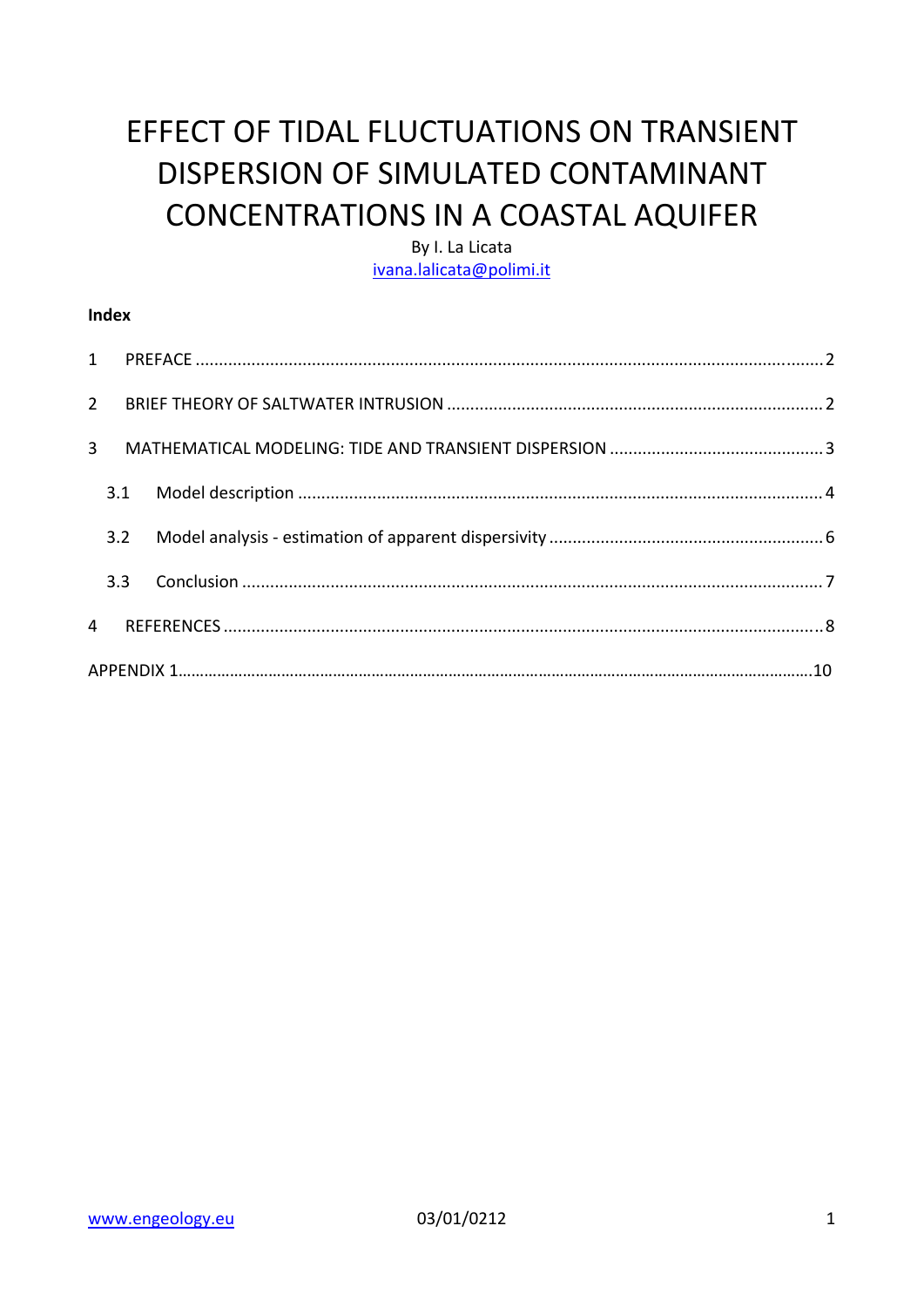### **1 PREFACE**

<span id="page-1-0"></span>When dealing with exploitation, restoration and management of fresh groundwater in coastal aquifers the key issue is saltwater intrusion.

Coastal aquifer serves as major sources for freshwater supply in many countries around the world and many coastal areas are also heavily urbanized, a fact that makes the need for freshwater even more acute. Coastal aquifers are highly sensitive to disturbance and inappropriate management may lead to its destruction as a source for freshwater much earlier than other aquifers which are not connected to the sea.

As known saltwater intrusion is a natural phenomenon which occurs in every coastal aquifer. It consists of shoreward movement of water from sea or ocean into confined or unconfined coastal aquifers and subsequent displacement of fresh water. Sea water is denser, and for this reason it moves under freshwater forming a wedge progressing into the land.

The position of saltwater wedge under freshwater is capital for the management of a coastal aquifer and for this reason lot of studies have been conducted.

## **2 BRIEF THEORY OF SALTWATER INTRUSION**

*Ghyben* (1888) and *Herzberg* (1901) firstly formulated a valid theory about the phenomenon of saltwater intrusion and found a useful relation to describe the shape and position of fresh water‐saltwater interface in coastal aquifers.

Referring to figure 1 they formulated the relation

$$
h_s = \frac{\gamma_f}{\gamma_s - \gamma_f} h_f = \delta h_f
$$

**(1)**

where  $h_s$  = sea level head above point A,  $h_f$  = fresh water head above point A respect mean sea level,  $\gamma_s$  = saltwater density (1025 kg/m<sup>3</sup>),  $\gamma_\mathsf{d}$  = fresh water density (1000 kg/m $^3$ ).

The constant of proportionality  $\delta = \frac{\gamma_d}{\gamma_d}$ *ds*  $\gamma_{s}-\gamma$ −

ranges between 33 and 50, commonly  $\delta$  = 40; this means that the depth  $h_s$  of the interface below sea level, is about 40 times the height of water table above mean sea level ( $h_f$ ).



### **Figure 1 – Piezometers located above and below the freshwater‐saltwater interface showing the equilibrium of columns filled with different density water (from BEAR J.)**

The Ghyben‐Herzberg theory is based on some restrictive hypothesis so De Wiest (1965) introduced the concept of *true environmental head* (ha) which is the water level, measured from mean sea level, in a well filled by different density waters (water level in a real well screened over its entire depth) as shown in figure 2. This level is interesting because it is directly measurable. In this case the pressure at depth  $\zeta_3$  can be calculated as:

$$
(h_s - \zeta_3)\gamma_s = (h_a + \zeta_1)\gamma_d + \int_{\zeta_1}^{\zeta_2} \gamma(z)dz + (\zeta_3 - \zeta_2)\gamma_s
$$
\n(2)

where  $\gamma(z)$  is the specific weight of mixed water in the transition zone (function of ζ) at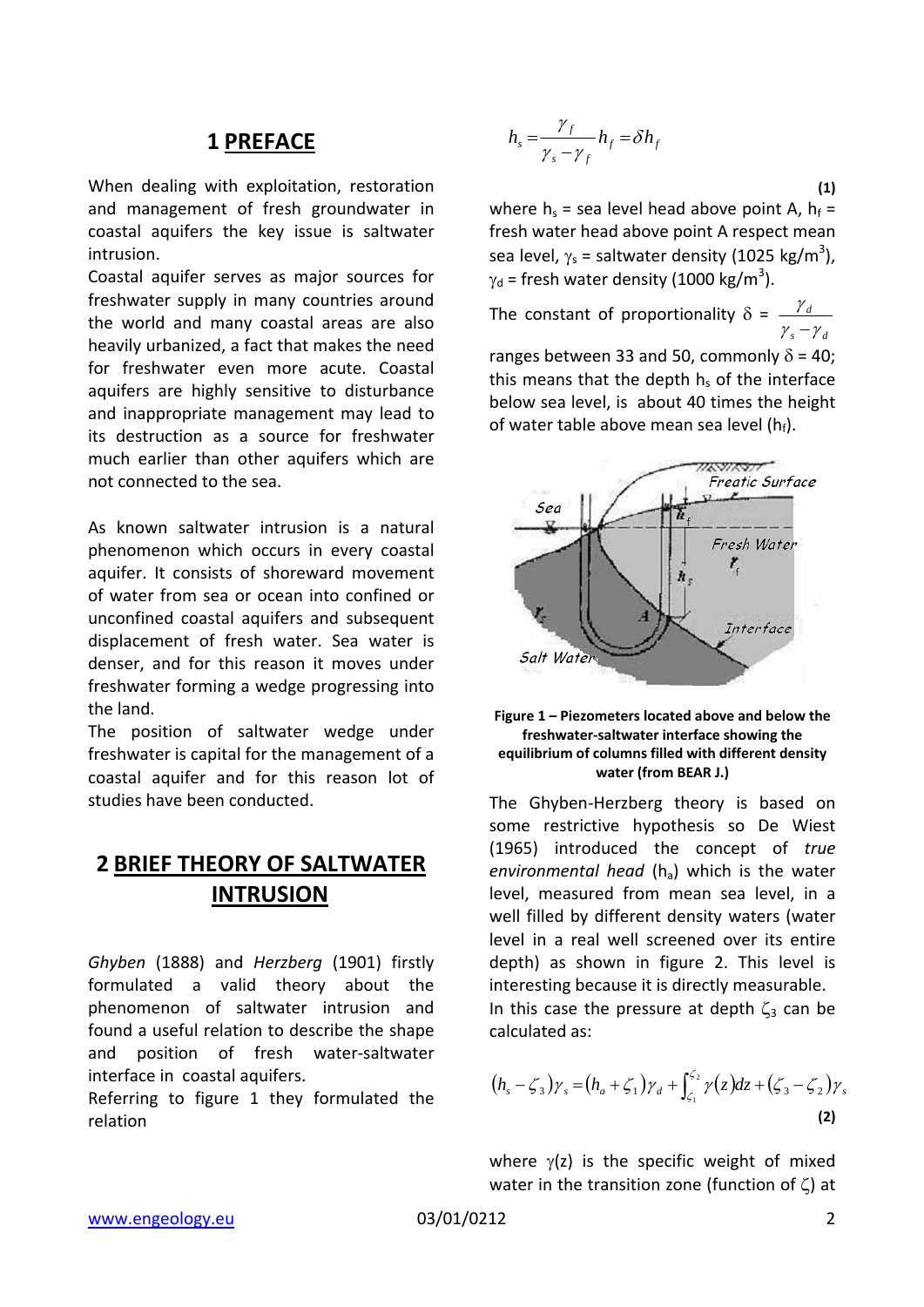<span id="page-2-0"></span>depth z. This relation accounts for the thickness of the transition zone.



**Figure** 2 – **a)** punctual water level, h<sub>s</sub>; b) freshwater **head, h<sub>d</sub>; c) environmental or local head, h<sub>a</sub> (from CUSTODIO E., LLAMAS M.R.)**

## **3 MATHEMATICAL MODELING: TIDE AND TRANSIENT DISPERSION**

The problem in studying saltwater intrusion is that some relations are very simple, based on really simplifying assumptions (as Ghyben‐ Herzberg's), and can be used to have just a qualitative indication about the position of saltwater into the aquifer; others are too complicated and need to be applied lot of parameters that are often difficult to know (as De Wiest's).

For this reason, the use of computer codes able to solve the equations of density‐ dependent flow and transport has become more and more common. Today, all the studies about saltwater intrusion and coastal aquifers are conducted with the aid of programs like Seawat2000 (finite differences) or Feflow (finite elements), which are two of the most used codes worldwide, and saltwater intrusion models are very common by now.

But simulation of contaminant transport in coastal aquifers is intrinsically complex and computationally expensive because of the complex flow patterns that develop when freshwater mixes with saline groundwater. Because of the density contrast, seawater intrudes landward below freshwater and a diffuse transition zone occurs between these two different fluids. The extent of saltwater intrusion is affected by a large number of physical and hydraulic parameters, such as recharge, hydraulic conductivity and mixing properties. The location and shape of the transition zone influences groundwater flow direction and velocity. Correspondingly, contaminant migration in groundwater is also affected by the characteristics of the transition zone between freshwater and saltwater. An additional complication in simulating contaminant transport in coastal aquifers is the confounding effect of tides which necessitates the use of a short time step, resulting in substantial computational effort (Volker et al. 1998).

Goode and Konikow (1990) compared transport in transient flow fields with that in steady state flow fields having equivalent average fluxes and flow directions, and they found that flow transients, which change the plume migration direction, cause an apparent increase in dispersion. Thus they defined apparent dispersivities as "those values that yield the best match or calibration of the solute transport model under steady state flow conditions to a plume that developed under transient flow conditions". Goode and Konikow independently derived apparent dispersivity expressions similar to those presented by Kinzelbach and Ackerer (1986)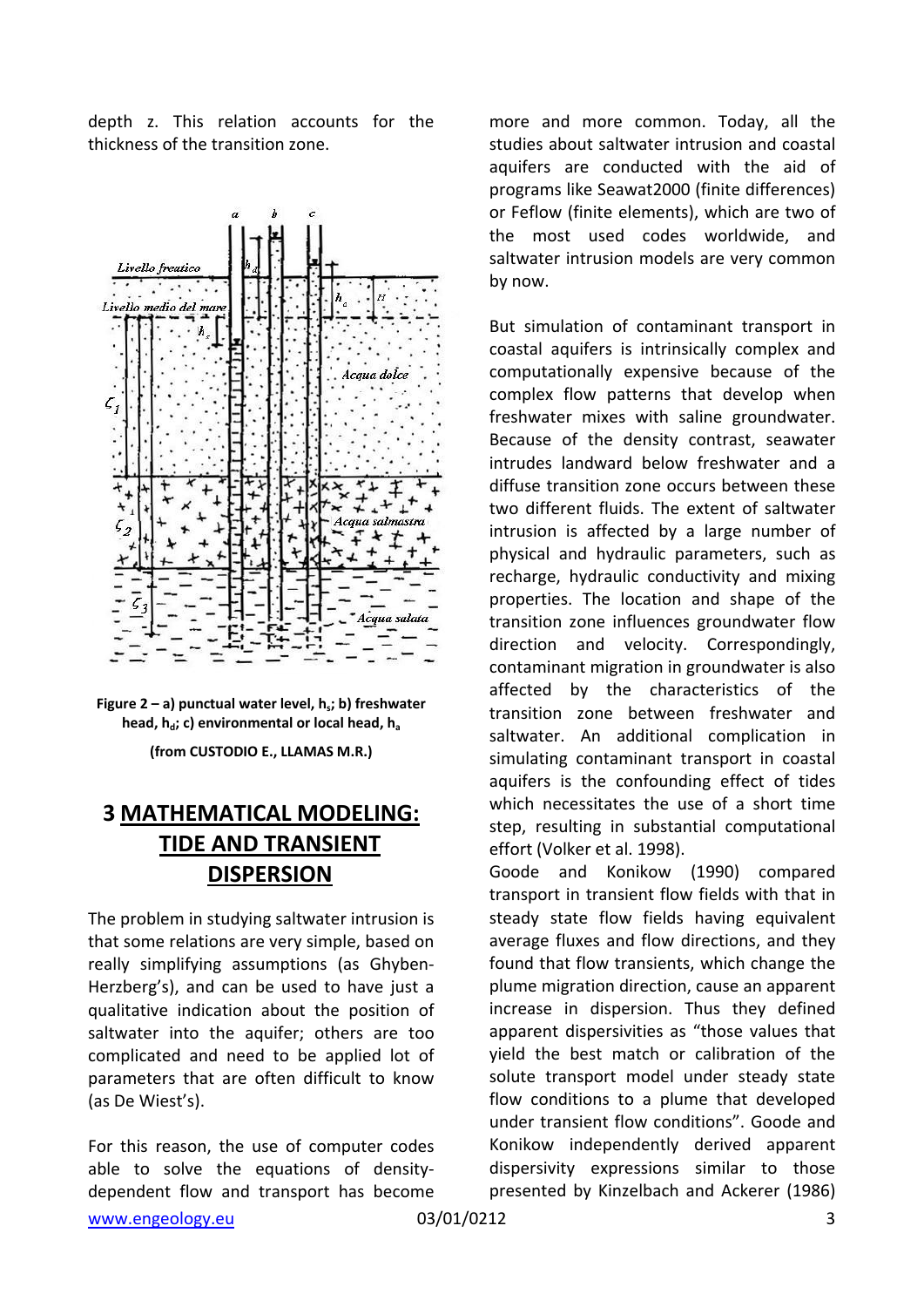<span id="page-3-0"></span>that fitted an observed plume using two **3.1 MODEL DESCRIPTION** models: one model assumed transient flow in response to seasonal fluctuations, the other model assumed steady state flow and used a different value of longitudinal and transverse dispersivity. The relations between apparent and true dispersivities depend on the angle of deviation of the velocity vector from the mean and the ratio of transverse to longitudinal dispersivity.

The concept of transient dispersion is used in this work to test the hypothesis that the effects of tidal mixing can be included in a model with a constant ocean stage boundary by increasing the aquifer dispersivity value.

The purpose of this work is to investigate the influence of tidal variation on solute transport where contaminants reach the freshwater‐saltwater transition zone and discharge into the ocean. This is accomplished using simulations based on a simple two-dimensional cross-sectional model that explicitly represents coastal groundwater flow within the freshwater and saltwater transition zone. Simulations that neglected (No Tide) and included (Tide) a tidally fluctuating ocean boundary were compared with the aim to analyze the influence of tidal variation on contaminant behaviour and mass flux toward the sea. Steady state simulations with spatially varying dispersivity values (transient dispersion) were run to improve the representation of mechanical dispersion attributed to hydraulic transients and to evaluate if increasing dispersivity could approximate the transient phenomenon in a steady‐flow model. So the influence of transient dispersion on the concentration distribution in a variable‐density flow and transport model was investigated.

The Seawat computer program (Langevin et al. 2003; Langevin and Guo 2006) was used for the analyses.

Groundwater flow and transport simulations were run using a two-dimensional crosssection model (Fig. 3) in which active cells were assigned properties similar to those of a phreatic coastal aquifer located near a coastal refinery in central Italy. The model is based on simulations reported by La Licata et al. (2007; 2008). The parameters assigned to the model are shown in Table 1 and are based on general knowledge, field data, and results from prior studies (Alberti *et al.* 2006). The following linear relation between fluid density (ρ) and total dissolved solids concentration (C), referred to here as salinity concentration, was used (Guo and Langevin, 2002):  $\rho = 1000 + 0.714C$ .

Except for layer 1 and layer 12, the layer thickness is 0.5m. Groundwater flow in layer 1 is represented as unconfined flow; confined flow is represented in layers 2 through 12. The layer 1 bottom is specified at -0.80 m, which is lower than the lowest expected groundwater level so that complications with drying and rewetting would not be encountered.

**Table 1 Parameters assigned to the model**

| 7.5               | <b>Number of Model Lavers</b> | 12                                                                  |
|-------------------|-------------------------------|---------------------------------------------------------------------|
| 500               |                               |                                                                     |
|                   | Recharge [m/s]                | $5.5510^{8}$                                                        |
| 201               | <b>Porosity</b>               | 0.25                                                                |
| $(range: 1-10 m)$ | <b>Laver thicknesses</b>      | Layer 1: 1.60 m                                                     |
|                   |                               | Layers 2-11: 0.5 m                                                  |
|                   |                               | Layer 12: 0.275 to                                                  |
|                   |                               | $0.975$ m                                                           |
|                   |                               | <b>Hydraulic Conductivity [m/s]</b> from 5 $10^{-4}$ to 1 $10^{-3}$ |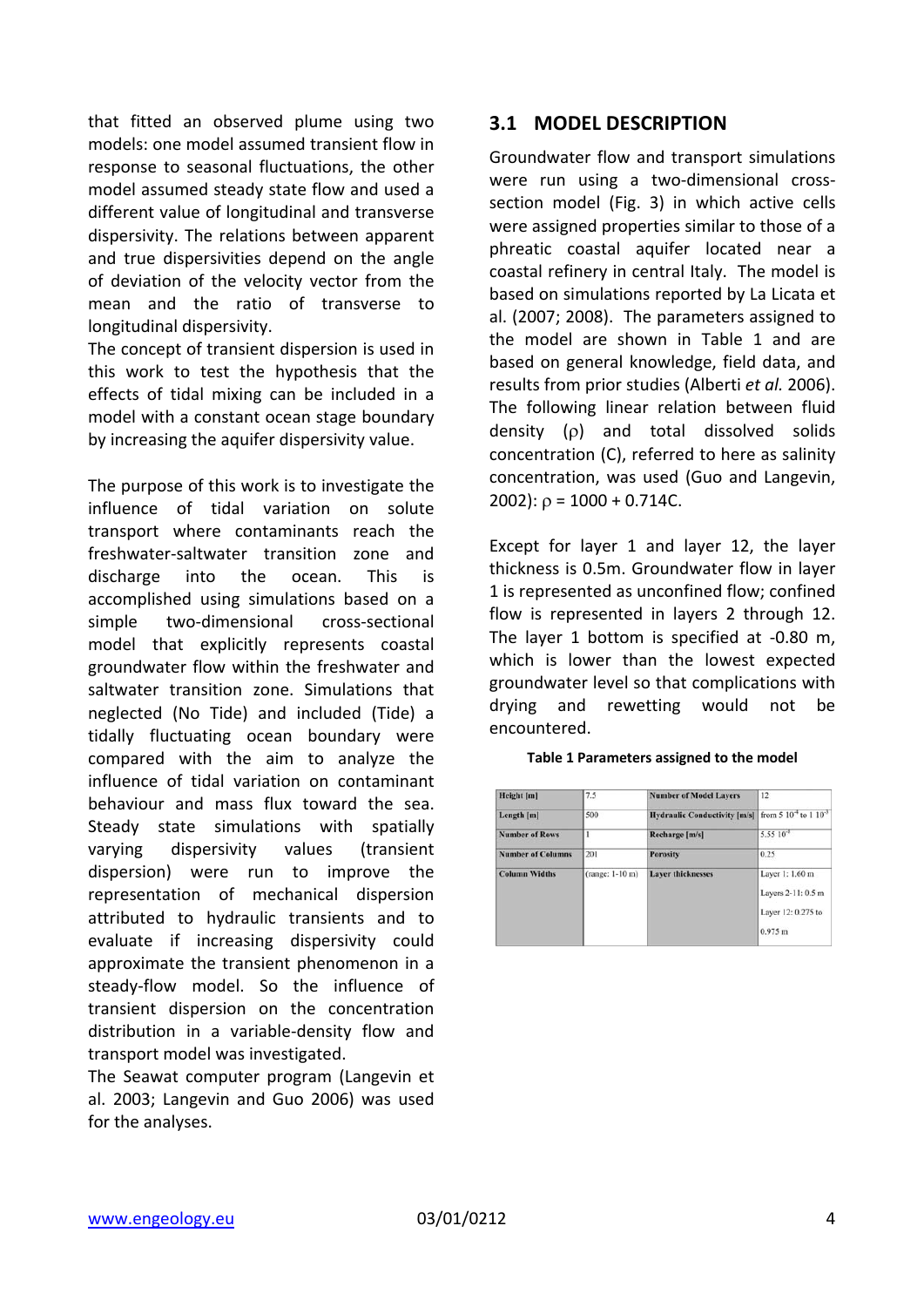

**Figure 3 – Cross section showing model grid, hydraulic conductivity and boundary conditions**

www.engeology.eu 03/01/0212 5 with the relation  $\left. h_{\scriptscriptstyle T} \! = \! A \sin(\varpi \, t) \right\rangle$  where hT is The horizontal grid resolution was refined near the contamination source and near the coastline to ensure accurate transport calculations; the fine resolution and dispersive nature of the problem minimized numerical dispersion, which was periodically evaluated using the higher order, total‐ variation‐diminishing (TVD) scheme in SEAWAT. A constant head equal to 1.25 m was assigned on the western boundary. Constant heads and salinities were assigned in layer 1 to the eastern boundary (Fig. 3) to represent connection of the aquifer to a shallow sea. With this approach, the shallow sea floor is represented as being flat at an elevation of ‐0.80 m. In the simulation without tides (No Tide) the constant‐head boundary representing the sea was set to mean sea level (0 m) and salinity to 35 kg/m3. For Tide, the salinity is the same, but the sea boundary was assigned temporally fluctuating heads to represent tides (Fig.4). A diurnal tidal cycle is simulated in accordance the time‐varying head (relative to the level 0 m), A is the tidal amplitude, and the tidal frequency (1 d-1; period = 1 d). The resulting tidal signal roughly approximates the average tidal signal observed in the northern Adriatic Sea. This daily tidal period is different from tidal characteristics in most coastal areas, which tend to have clear half‐day tidal

periods. Tide represents a 2‐year simulation period using 3‐hour stress periods (8 stress periods per tidal cycle).



### **Figure 4 – Head variations in one tidal cycle**

A contamination source, releasing a hypothetical pollutant, was located at a distance of 75 m from the western border of the model domain. The constant‐ concentration cell representing the source was assigned an arbitrary concentration value of 1000  $\text{kg/m}^3$ . The contaminant is simulated as being conservative.

All of the model simulations show the same general pattern of contaminant migration. At the end of the simulation, the distribution of contaminant within the aquifer is at steady state, and the leading edge of the plume has reached the ocean (Fig. 5). As expected, the plume moves toward the freshwater/seawater interface and rises to a shallower part of the section as it reaches the denser water of the transition zone. The contaminant discharges into the ocean through a narrow outflow face near the shoreline.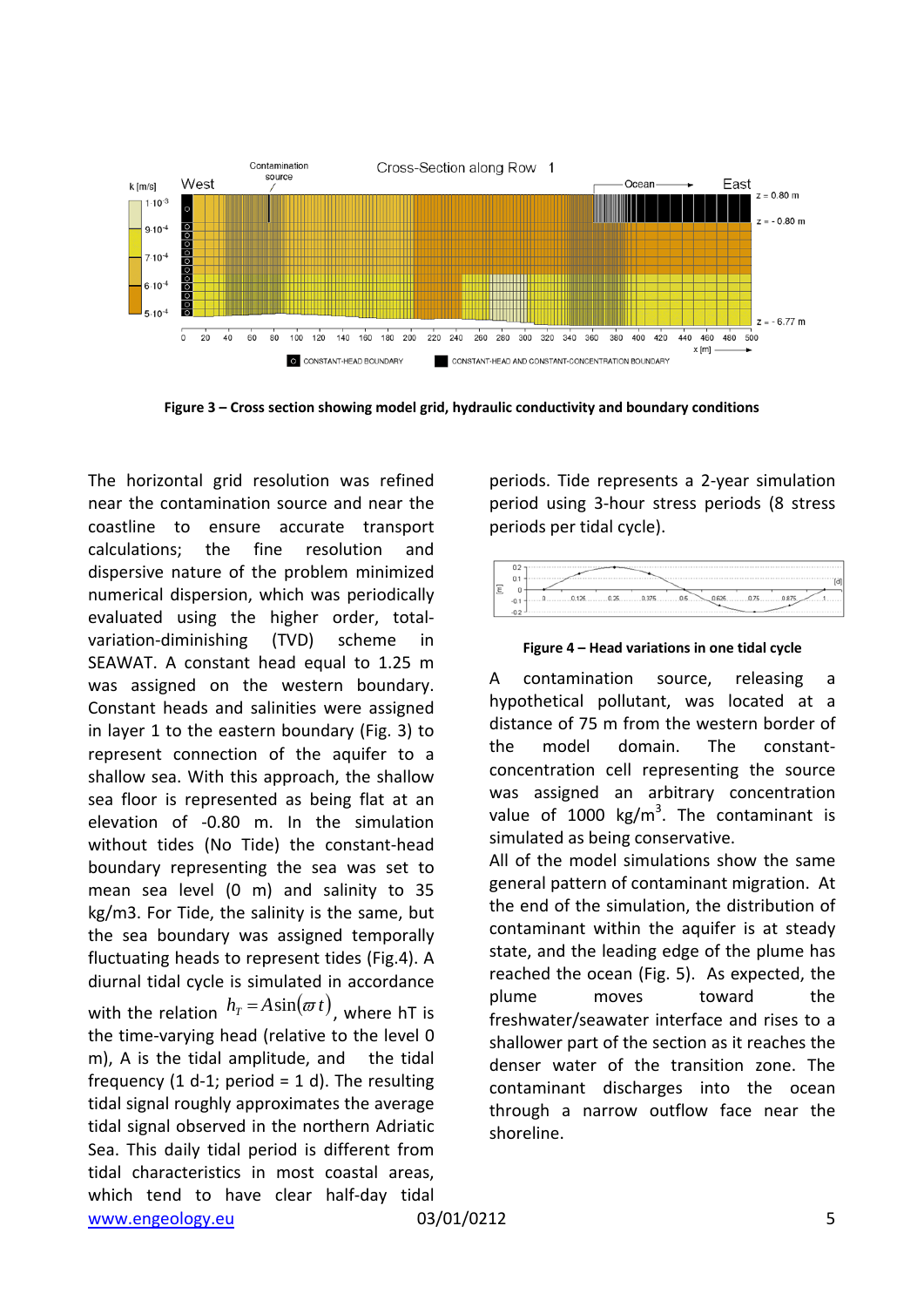<span id="page-5-0"></span>



Contaminant concentrations were compared for *Tide* and *No Tide* simulations to analyze the influence of tidal variations on the contaminant and salinity distributions. Differences are evident in the contaminant and salinity concentrations between *No Tide* and *Tide* at the end of the 2‐year simulation period (Figure 6).



**Figure 6 – Simulated contaminant concentrations and salinities for the case without (a) and with (b) tidal variations. Salinity and contaminant concentrations for the case without tidal variations are shown for the end of the 2‐year simulation period. Thick black contours represent salinity isosurfaces in kg/m3 .**

The tidally driven hydraulic transients in *Tide* increase the overall mixing resulting in a relatively broader saltwater/freshwater transition zone. The increased mixing in *Tide* also caused contaminant concentrations near the ocean to be lower than for the *No Tide* simulation (Fig. 6). Differences in contaminant concentrations between the two simulations were as high as 15% within the freshwater/saltwater transition zone. This difference is due to the fact that the contaminant mixing patterns are different. This induces a difference in the concentration distribution.

## **3.2 MODEL ANALYSIS ‐ ESTIMATION OF APPARENT DISPERSIVITY**

Increasing the dispersivity values near the boundary can be a fast solution to adapt a

www.engeology.eu 03/01/0212 6

steady‐state model, but calculation of the appropriate value of apparent dispersivity for each cell, based on velocity variation, could improve the approximation of the mechanical dispersion attributed to hydraulic transients. Thus the concept of transient dispersion is used here to test the hypothesis that the effect of tidal mixing can be included in a *No Tide* model by calculating and using apparent dispersivities. Apparent dispersivities for the longitudinal and transverse directions were calculated using the equations presented by Ackerer and Kinzelbach (1986) as shown in the Appendix. The distribution of apparent longitudinal and transverse dispersivity is shown in Figure 7. The equations required the transient velocity variations at each model cell, which were taken from the *Tide* simulation. The calculations shown in the appendix were applied to each cell of the domain to calculate apparent longitudinal and transverse dispersivity values that characterize the velocity variation in that cell during one tidal cycle (8 stress periods). With the exception of the large apparent dispersivities near the upper right corner of the model (which are due to boundary effects), the largest transverse apparent dispersivities are located within the interface between freshwater and saltwater (Figure 7). This is an area where the velocity variation from the average flow direction is the largest and where average flow directions contain a strong vertical component. Apparent longitudinal dispersivities within this same zone are slightly less than the surrounding area.



**Figure 7 – Calculated longitudinal and transverse apparent dispersivity**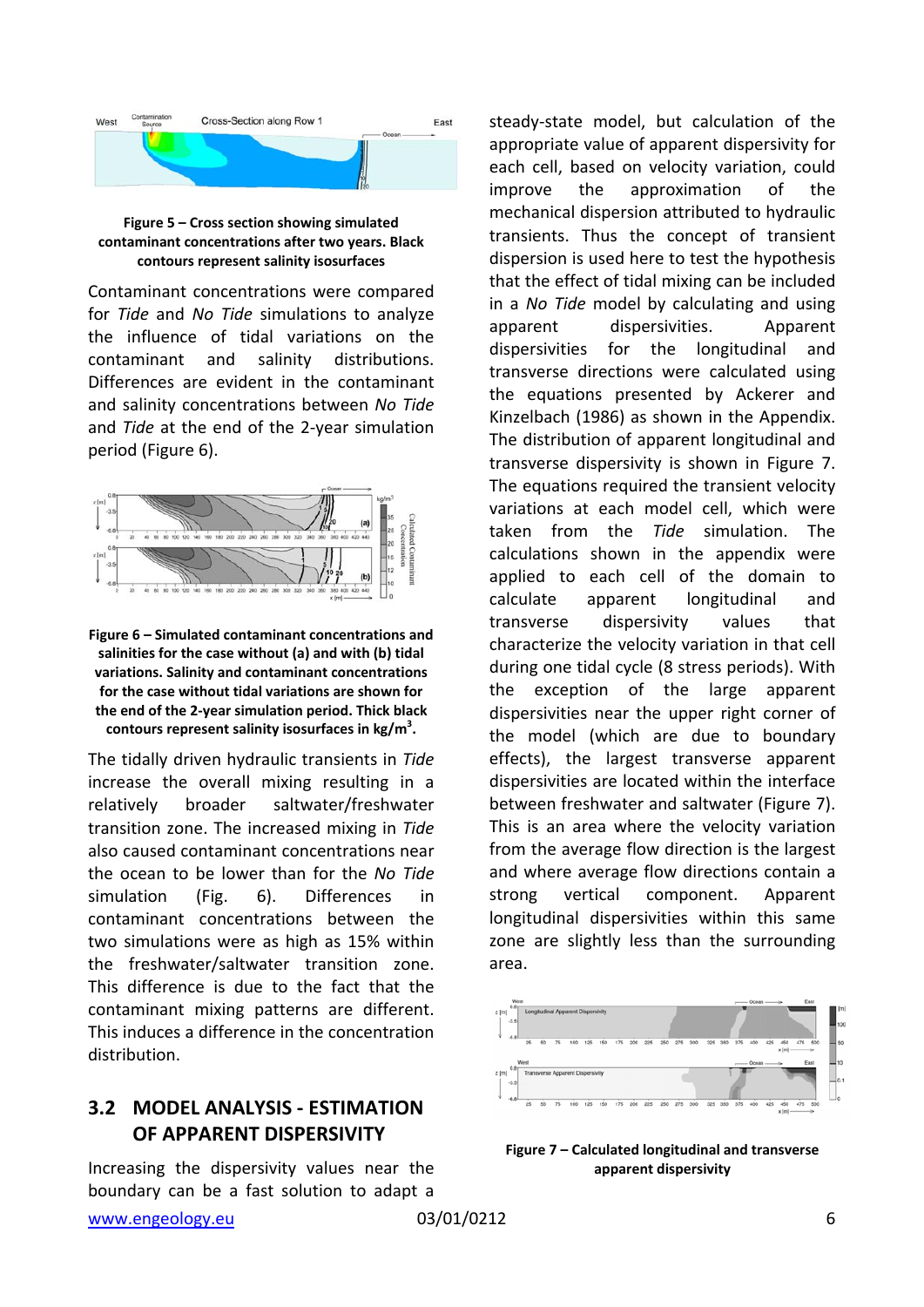<span id="page-6-0"></span>The velocities used to make the apparent dispersivity calculations are shown for selected cells in Figure 8. The grey arrows represent instantaneous velocities for eight different times within the tidal cycle. The black arrows represent the average groundwater flow velocity, which was calculated from the eight instantaneous velocities. This figure clearly shows the velocity variation that results from tidal fluctuations. For the hydraulic parameters and conditions considered here, velocity variations caused by tidal fluctuations are confined to a 40‐m wide zone near the coast. Variations in velocity extend to the bottom of the aquifer.





The contaminant concentration plume simulated under transient conditions is compared to the plume simulated with steady‐state conditions using the apparent dispersivity distribution in Figure 7. The use of apparent dispersivities seems to provide a reasonable approximation of tidal effects. The maximum difference in simulated concentrations is still 15%, but the large differences are confined to areas where contaminant concentrations are relatively low (Fig. 9). For example, the relatively large percent difference at the bottom of the aquifer where x=370 m coincides with the edge of the contaminant plume (Fig. 6b). Although the percent difference is relatively large, the difference in contaminant concentration is less than 17.5 kg/m<sup>3</sup>.





### **3.3 CONCLUSION**

Contaminant transport models require extensive computational resources that can result in lengthy runtimes, especially for those simulations that deal with seawater intrusion and tidal fluctuations. This work presents a comparison of numerical results between contaminant transport simulations with and without tidal effects. Several simulations were performed to investigate the influence of tidal variation on contaminant transport patterns for the situation in which a contaminant in a coastal aquifer migrates through the transition zone and into the ocean.

Simulations reveal that the mixing from tides results in a contaminant and salinity concentration distribution that is more mixed than the distribution for an equivalent steady‐state model without tidal effects. This is because of the larger transition zone that develops when tidal effects are included in the simulation. Thus the concentration distribution is different when tide is accounted for because of the different mixing zone. These results could have critical implications for model calibration where erroneous adjustments to parameters may be required to match concentrations in a steady‐state model because tides are not explicitly represented. Results indicate that the dispersive mixing effects of tides can be represented in a model that does not explicitly represent tides by increasing the dispersivity value near the ocean.

With the rigorous approach based on the calculation and use of apparent dispersivity values for each cell it's possible to include the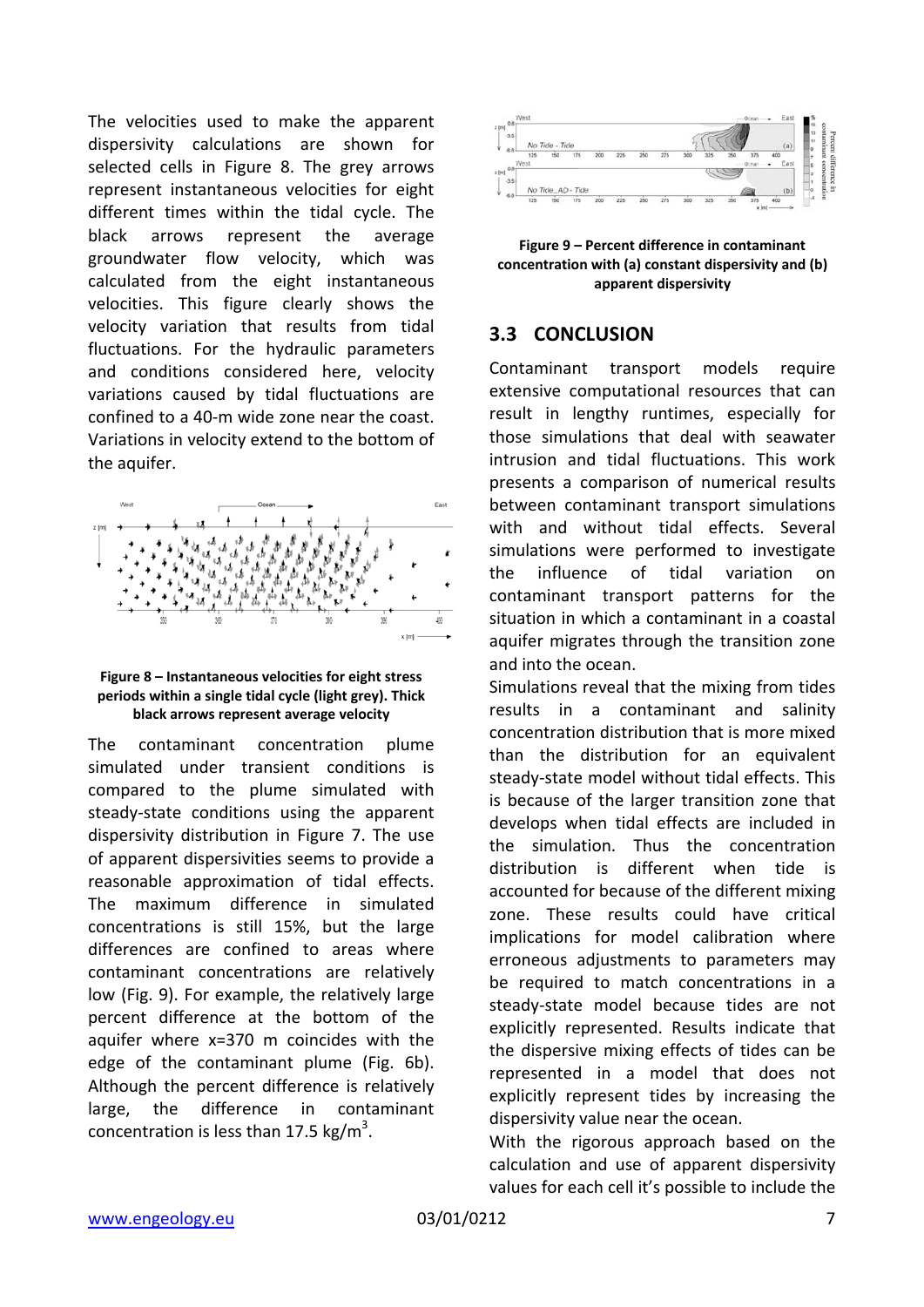<span id="page-7-0"></span>effects of tidal mixing in a steady‐state groundwater flow model. The apparent dispersivity distribution created and assigned to the steady‐state model using the velocities from a transient model results in similar contaminant and salinity distributions between the two models. The calculated apparent dispersivity correction, therefore, appears to be a practical way to replace tidal effects when calibrating a model. Although this method requires a transient simulation,

using the concept of apparent dispersivity could improve model development and calibration because the steady‐state contaminant transport model does not require multiple stress periods; therefore, the model simulations require less time to run. Although the concepts presented here were restricted to two dimensions, extension to three dimensions is a logical next step in applying transient dispersion concepts to saltwater intrusion modeling.

## **4 REFERENCES**

Ackerer P, Kinzelbach W (1986) Modelisation du transport de contaminant par la méthode de marche au hasard ‐ Influence des variations du champ d'écoulement au cours du temps sur la dispersion. In: Proceeding of Stochastic Approach to Subsurface Flow Symposium, International Association of Hydraulic Research, Montvillargenne, France, v. 1, pp. 517‐529.

Alberti L, Francani V, La Licata I, (2006) Hydrogeologic parameters and human activities influence on sea water intrusion at a refinery site. In: International Feflow user conference, Berlin, Germany, 10th‐15th Set. 2006.

Bear J., 1979. "*Hydraulics of groundwater"*, MacGraw‐Hill, New York.

Bear J., Cheng A. H‐D., Sorek S., Ouazar D., Herrera I., 1999 "*Seawater Intrusion in Coastal Aquifers*", Kluwer Academic Publishers.

Custodio E., Llamas M.R., 1996. "*Hidrologia Subterranea",* Omega Ediciones, S.A., Barcelona. Hubbert M. K., "*The theory of ground‐water motion*", J. Geol., 48, 785‐944, 1940.

Goode D. J, Konikow L. F (1990) Apparent Dispersion in Transient Groundwater Flow. Water Resour. Res. 26(10), 2339‐2351.

Guo W, Langevin C. D (2002) User guide to SEAWAT: a computer program for simulation of three‐ dimensional variable‐density groundwater flow. US Geol. Survey Open File Report 01‐434.

La Licata I, Langevin C.D, Dausman A.M (2007) Effect of tidal fluctuations on contaminant transfer to the ocean. In: Sanford W, Langevin C.D, Polemio M and Povinec. P (ed) A new focus on groundwater‐seawater interactions. IAHS Publication 312, Oxfordshire, United Kingdom.

La Licata I, Langevin C.D, Dausman A.M, Alberti L (2008) Tidal effects on transient dispersion of simulated contaminant concentrations in coastal aquifers. In: Proceedings of the 20th Salt Water Intrusion Meeting, June 23‐27, 2008, Naples, Florida, U.S.A.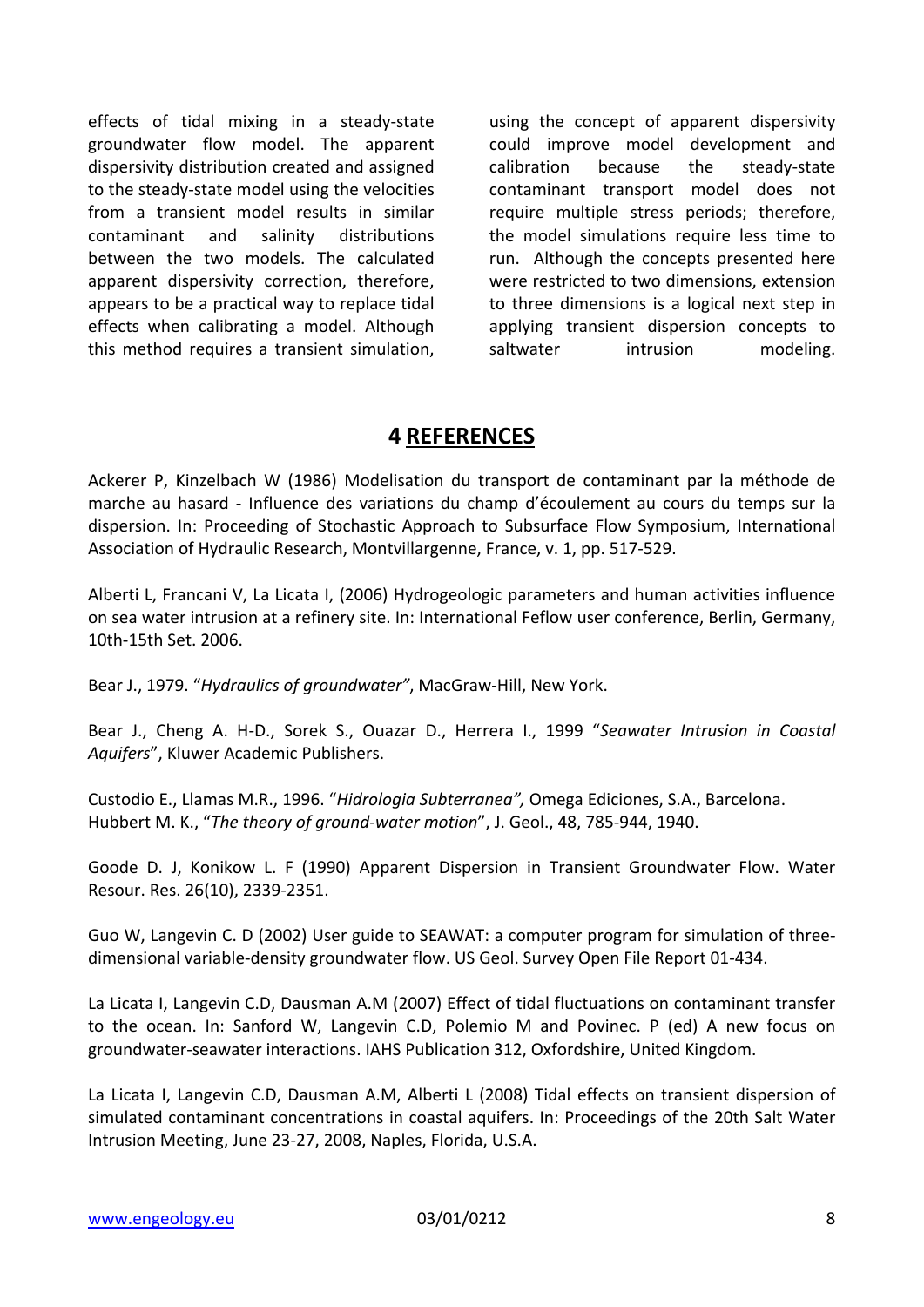Langevin C.D (2003) [Simulation](http://www.ngwa.org/publication/gw/03absnovdec.shtml#4) of submarine ground water discharge to a marine estuary: [Biscayne](http://www.ngwa.org/publication/gw/03absnovdec.shtml#4) Bay, Florida. Groundw 41(6):758‐771.

Langevin C. D, Guo W (2006) MODFLOW/MT3DMS‐Based Simulation of Variable Density Ground Water Flow and Transport. Groundw 44(3):339‐351.

Volker R.E, Ataie‐Ashtiani B, Lockington D.A (1998) Unconfined coastal aquifer response to sea boundary condition. In: Weaver, Lawrence (ed) Proceedings of International Groundwater Conference, Melbourne, Australia,  $8^{th}$ -13<sup>th</sup> Feb.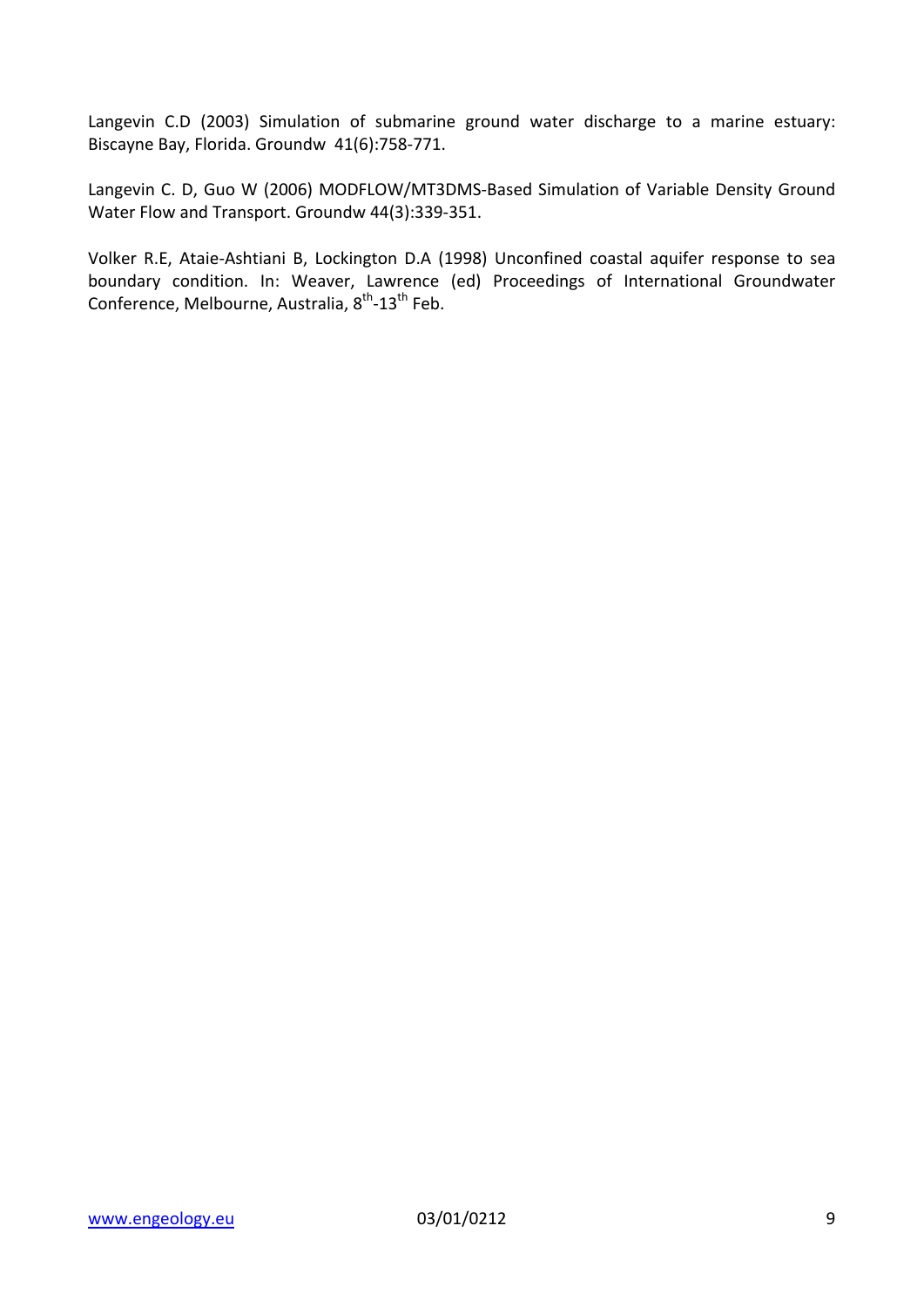# Appendix: longitudinal and transverse apparent dispersivity calculation

Mass transport of non‐reactive chemicals in transient flow fields has been studied previously. Ackerer and [Kinzelbach](http://www.sciencedirect.com/science?_ob=ArticleURL&_udi=B6V94-46SNF3K-1&_user=2620285&_rdoc=1&_fmt=&_orig=search&_sort=d&view=c&_version=1&_urlVersion=0&_userid=2620285&md5=b4dba50a78560199fedaa1ce315e72bc#bib17#bib17) (1986) define the apparent longitudinal and transverse dispersivity resulting from fluctuations in groundwater flow direction as:

$$
\alpha_{La} = \alpha_L \frac{\overline{V_L^2}}{V \overline{V_L}} + \alpha_T \frac{\overline{V_T^2}}{V \overline{V_L}}
$$
\n
$$
\alpha_{Ta} = \alpha_T \frac{\overline{V_L^2}}{V \overline{V_L}} + \alpha_L \frac{\overline{V_T^2}}{V \overline{V_L}}
$$
\n(A1)

where  $\alpha_L$  and  $\alpha_T$  are the true longitudinal and transverse dispersivities [L] respectively, V is the groundwater velocity and  $V_L$  and  $V_T$  [LT<sup>-1</sup>] are its components in the mean flow and transverse directions, respectively, with overbars indicating time averages.

Here velocities of one tidal cycle simulation along x and z direction were taken from each cell of the domain in *Tide* model.

The following calculations were applied to each cell to calculate apparent longitudinal and transverse dispersivity values that characterize the velocity variation in that cell during one tidal cycle (*n* stress periods). Subscript *i* in calculations refers to stress periods (1, … *n*).

From the extracted  $Vx_i$  and  $Vz_i$  [LT<sup>-1</sup>] velocities, the mean flow velocity  $V$  [LT<sup>-1</sup>] was calculated for the whole tidal cycle:

$$
V = \frac{\left(\sum_{i=1}^{8} V_i\right)}{n}
$$
 (A2)

where

$$
V_i = \sqrt{Vx_i^2 + Vz_i^2}
$$
 (A3)

is the velocity [LT $^{-1}$ ] for the i $^{\rm th}$  stress period.

Then for each stress period the flow direction  $\mathcal{G}_i$  [°] (i.e. the angle relative to the horizontal) was determined:

$$
\mathcal{G}_i = \arctan\left(\frac{Vz_i}{Vx_i}\right) \quad when \quad Vx_i \ge 0
$$
\n
$$
\mathcal{G}_i = \arctan\left(\frac{Vz_i}{Vx_i}\right) + 180^\circ \quad when \quad Vx_i < 0
$$
\n(A4)

and the mean flow direction  $\mathcal{G}$  [°] was calculated as:

www.engeology.eu 03/01/0212 10